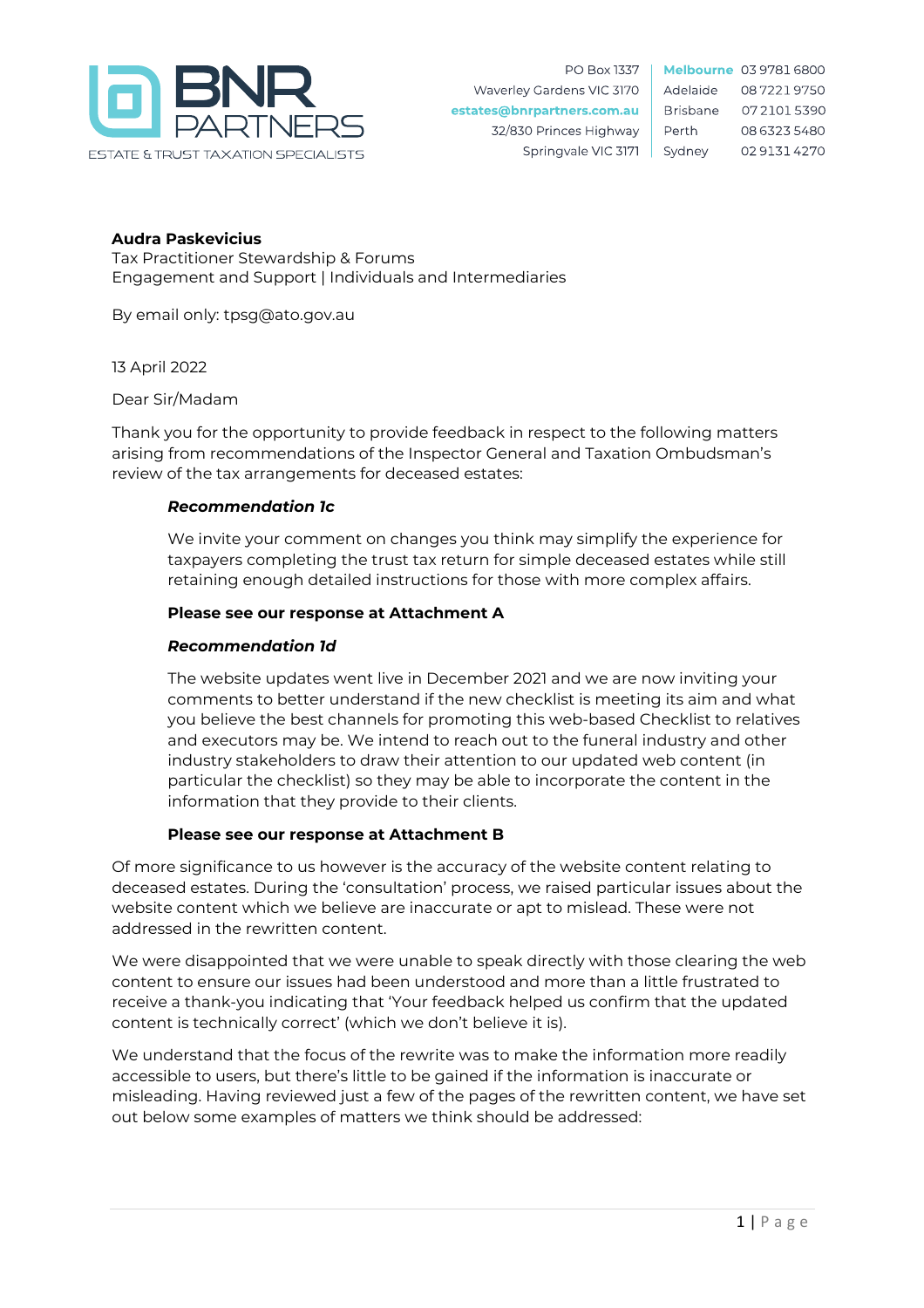### *Use of the expression LPR*

Throughout the content references are made variously to legal personal representative (LPR), authorised LPR, executor, administrator and trustee. We are not convinced that the current use of these expressions always conveys the meaning that is intended. Further the use of different expressions may cause confusion among users.

Our biggest concern relates to the expression 'LPR'. In some situations, your content needs to distinguish between LPRs who have obtained a Court grant and those who have not. So, you have introduced a concept of authorised LPR, but it has not been used consistently. This means that some of the content which is meant to apply to an authorised LPR might be viewed as applying to any LPR.

The expression authorised LPR should be used in the context of provisions in the tax administration provisions that require a grant of probate or letters of administration. For example, the ATO will only provide information about a deceased person's tax affairs to an LPR who has a grant of probate or letters of administration. So on page QC56967, the appropriate heading should be *If you are an authorised LPR* or *If you are not the authorised LPR.*

Another example relates to the rules in section 260-140 of the TAA, which make an LPR responsible for a deceased person's tax liabilities only if they have obtained probate or letters of admin. Section 260-145 contains different rules for other cases.

An 'LPR' should include an 'executor' or 'administrator' as those concepts are understood in each of the Australian jurisdictions (and as contemplated in section 6 of the ITAA 1936). In particular, there is no necessary requirement that probate of a Will be obtained in order for a person to be regarded as an executor.

So, for example when the CGT provisions talk about an asset passing to a legal person presentative, they are intended to apply to an executor in Queensland to whom assets devolve upon death and without the need for probate.

#### *Present entitlement to trust income as the basis of beneficiary assessment*

QC 40485 indicates that a beneficiary will be assessable if they are presently entitled to estate income. We have previously made the point that this information should be updated to reflect changes to the law over the last decade such as streaming.

In order not to be misleading this page should say at the very least that beneficiaries will be assessed if they are specifically entitled to capital gains made by the estate (given that to be specifically entitled to franked dividends they probably have to be presently entitled to them).

More detailed information about specific entitlement should be included on QC 40484. Further in relation to this page, the trustee is advised to tell the beneficiaries about the share of the trust's net income that they are assessable on. While it is a difficult balance to explain how the trust assessing provisions work without getting too technical, this is the only reference to net income (which is the correct concept for the amount that is assessed to the beneficiary). If the beneficiary gets this information, the rest of the page doesn't explain how it is relevant (rather it says incorrectly that the beneficiary is assessable on their share of trust income).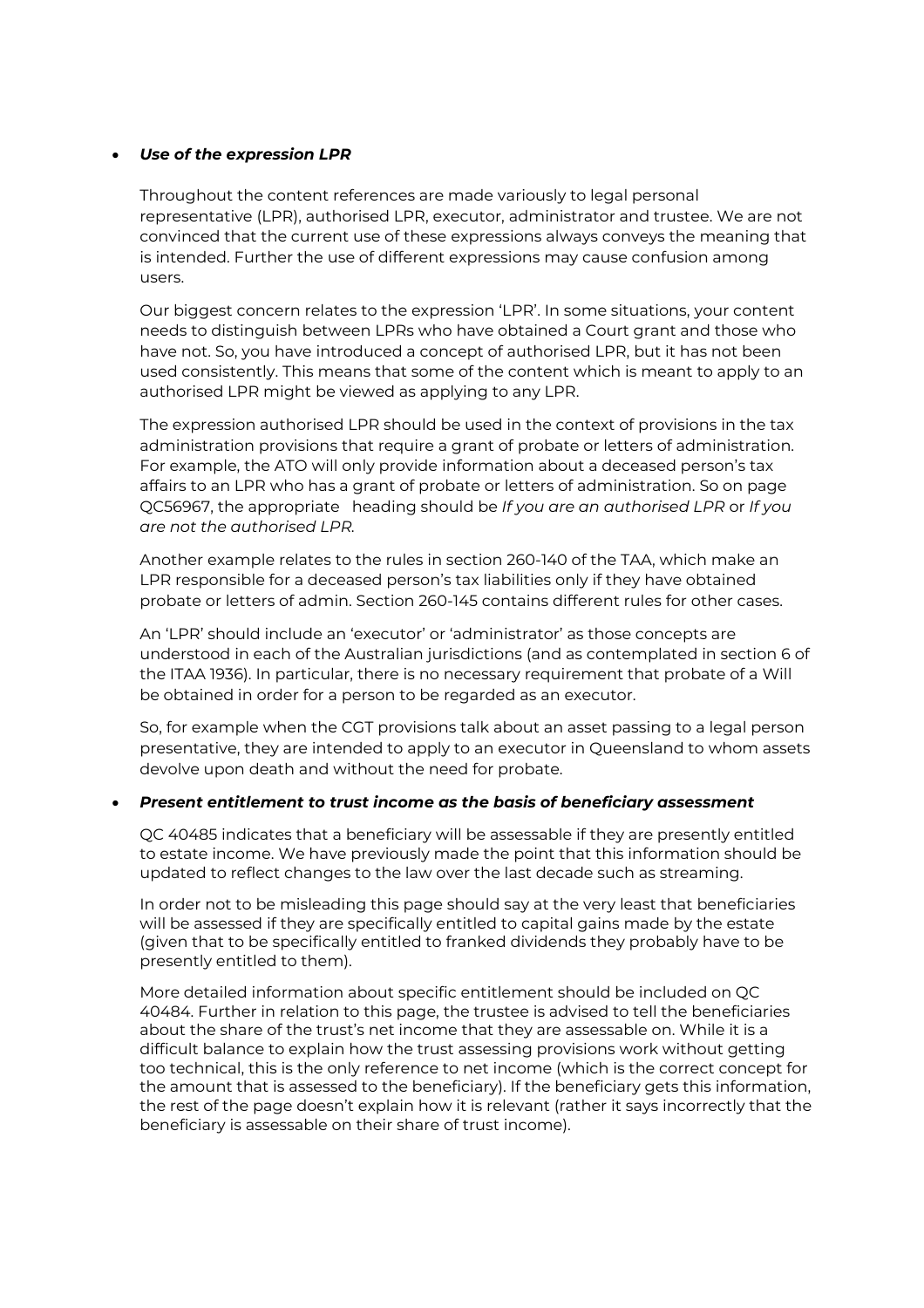### *Death benefits paid to an estate*

Frequently superannuation death benefits are paid to the estate of a deceased person and assessed to the trustee. There is no information about this on QC 49907 where one would expect to see it.

[There is information about payments made directly from a super fund to a 'beneficiary' on QC 40485 - although the page is about beneficiaries of a deceased estate – direct death benefit payments are not received in that capacity, rather they are received as a beneficiary of the super fund.

As indicated previously, BNR Partners works almost exclusively in the area of deceased estates. It is in our interest as well as the ATO's that we can direct people to accurate information on your website. We are more than willing to support the ATO in its endeavours to implement the IGTO recommendations. We would be happy to provide comments about other issues in the web content that we feel could be improved. However, we don't want to spend the time doing this if that would not be helpful.

# **Attachment A**

We don't really understand the thrust of this item, so our comments might miss the point.

- A common issue that we encounter is people lodging a trust tax return simply to obtain a refund of franking credits. Would it be possible to develop a form like the one that is available for individual taxpayers to enable LPRs to do this in the first three years of an estate's administration.
- Another issue that we encounter frequently is whether a deceased estate is the same entity as a trust created under a Will which is intended to have ongoing operation (ie not a mere bare trust for distribution of estate assets). We are not sure that people appreciate that these are separate entities and require a new file number and should not be using the deceased estate codes. Our experience with your office is that this is seen as Medicare avoidance.
- The following comments relate to the instructions that you circulated (which we assume are to be directed at LPRs wishing to lodge estate returns directly – not via an agent):
	- o The reference to a \$10,000 threshold for the CGT Schedule, might suggest to the inexperienced that capital gains less than this amount are tax free
	- o The reference to amounts other than foreign income might suggest to those who don't read all of the instructions that foreign income is excluded.
	- o There should be something somewhere to say that the form is limited to estates where the deceased, the LPR and beneficiaries are Australian tax residents, otherwise they are likely to mislead.
	- o The instructions raise the same issues as in our covering letter about the use of the various expressions, LPR, trustee, executor and administrator. In relation to the last do point we don't understand what it is intended to mean.
	- o Some of the instructions appear to be inconsistent and will need to be refined:
		- not every deceased estate needs to lodge a trust tax return
		- You will need to complete a trust tax return for a deceased estate if assessable income is received after a taxpayer's death.